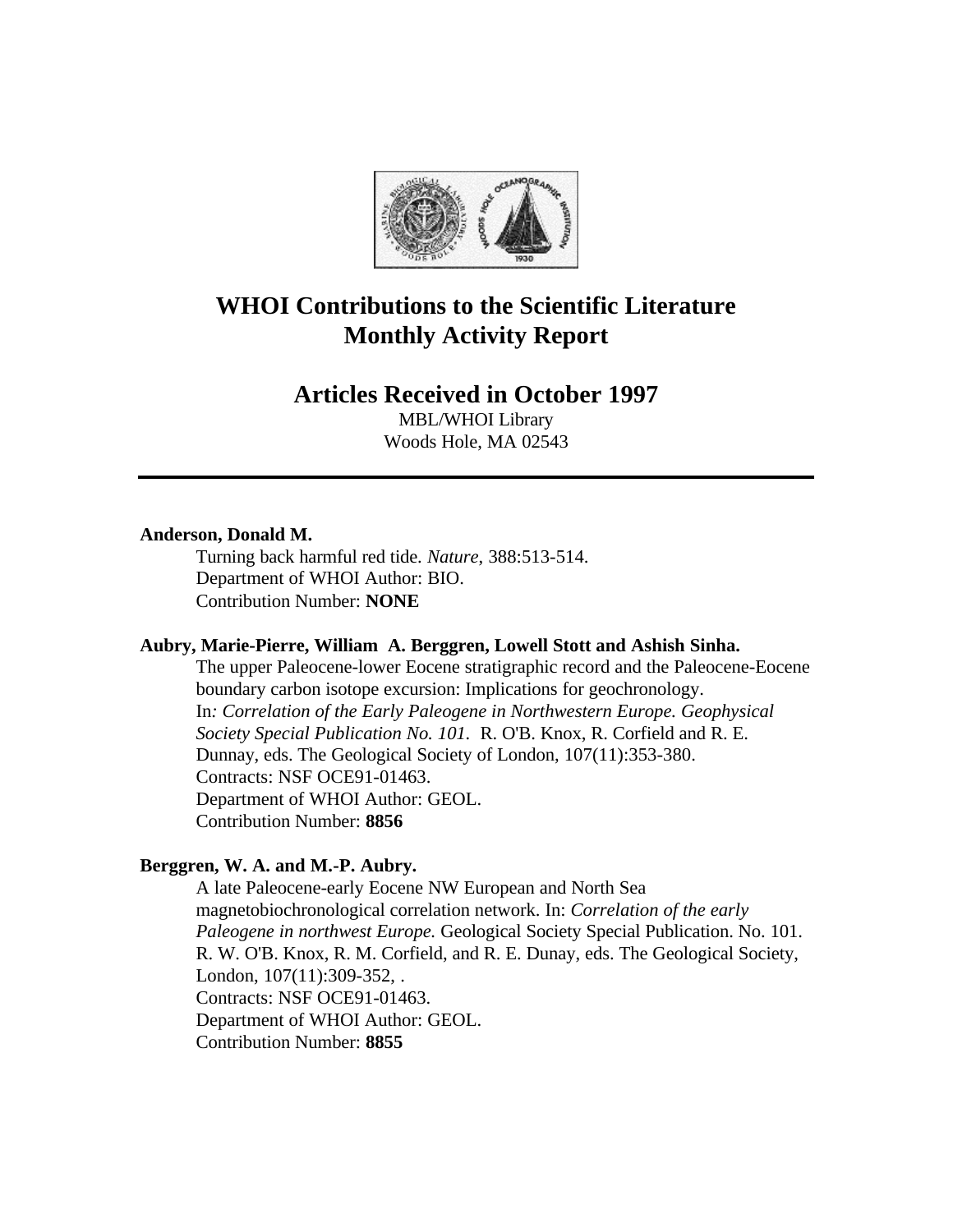#### **Blusztajn, J. and S. R. Hart.**

Sr and O isotopic ratios of aragonite veins from site 895. *Proc.Ocean Drill.Prog., Sci.Res.*, 147:311-313. Contracts: NSF OCE91-01340. Department of WHOI Author: GEOL. Contribution Number: **8789**

# **Brocher, Thomas M., Jill McCarthy, Patrick E. Hart, W. Steven Holbrook, Kevin P. Furlong, Thomas V. McEvilly, John A. Hole and Simon L. Klemperer.**

Seismic evidence for a lower-crustal detachment beneath San Francisco Bay, California. *Science*, 265:1436-1439. Department of WHOI Author: GEOL. Contribution Number: **NONE**

# **Brueckner, H. K., J. Blusztajn and N. Bakun-Czubarow.**

Trace element and Sm-Nd ''age'' zoning in garnets from peridotites of the Caledonian and Variscan mountains and tectonic implications. *J.Metamorph.Geol.*, 14(1):61-73. Contracts: NSF EAR87-16948. Department of WHOI Author: GEOL. Contribution Number: **NONE**

#### **DiMarco, S. F., F. J. Kelly, E. F. Childress and D. G. Aubrey.**

Field comparison of two directional wave gauges. In: *Proceedings MTS '94 7-9 Sept., 1994.* Washington, DC. Marine Technology Society, Washington, DC, :32-38. Contracts: US Minerals Management Service 14-35-0001-30509. Department of WHOI Author: GEOL. Contribution Number: **8807**

#### **Duda, Timothy F. and Douglas C. Webb.**

The drifting, rotating deep-ocean shearmeter. *Oceans '97*. Contracts: NSF OCE-9416014. Department of WHOI Author: AOPE. Contribution Number: **9499**

# **Hart, Stanley R. and Greogry E. Ravizza.**

Os partitioning between phases in lherzolite and basalt. *Earth Processes: Reading the isotopic code.* Geophysical Monograph 95, American Geophysical Union, Washington, D.C., :123-134, . Contracts: NSF EAR90-96194, NSF EAR92-19958. Department of WHOI Author: GEOL. Contribution Number: **8990**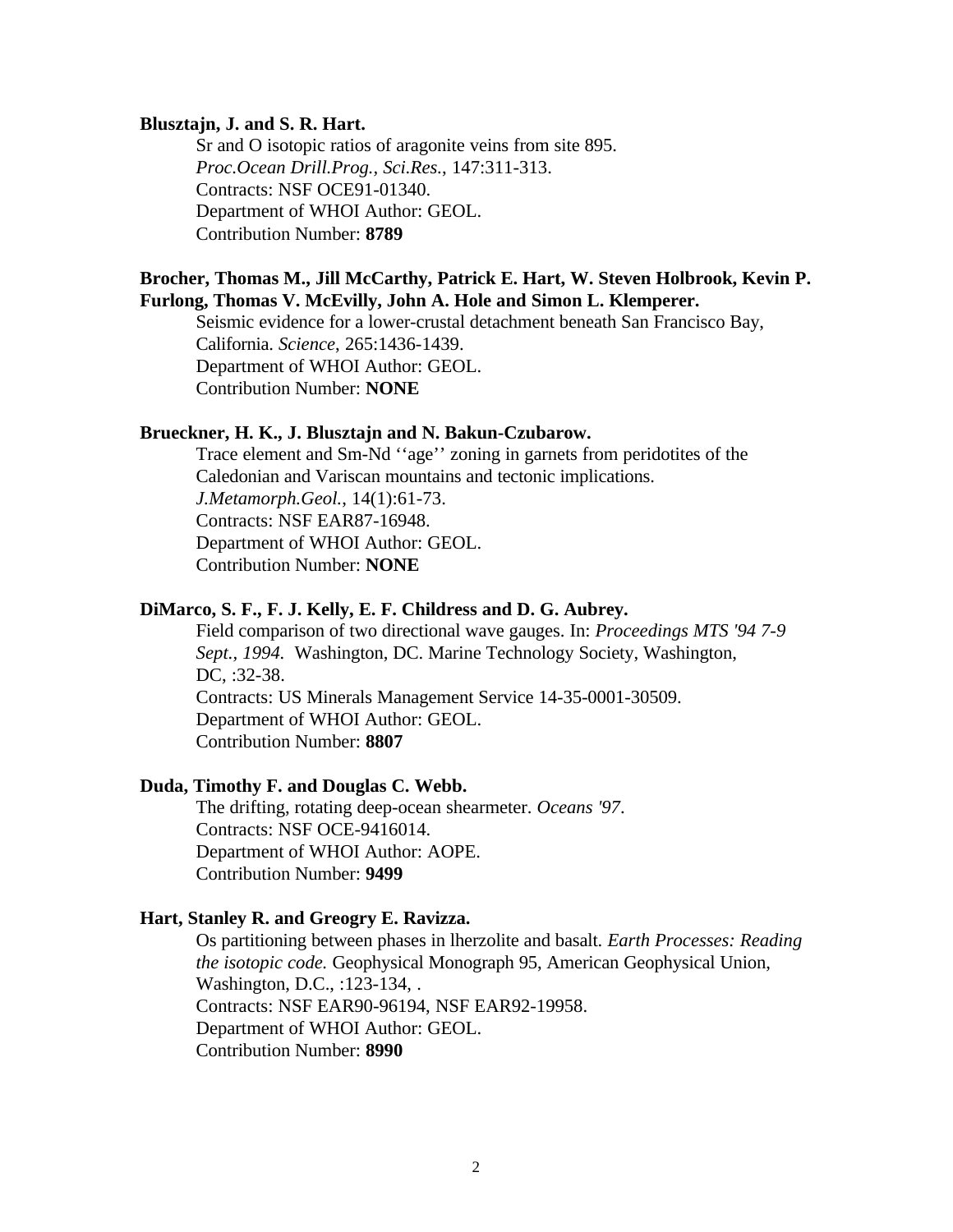#### **Hart, Stanley R. and Anne L. Cohen.**

An ion probe study of annual cycles of Sr/Ca and other trace elements in corals. *Geochim.Cosmochim.Acta*, 60(16):3075-3084. Department of WHOI Author: GEOL. Contribution Number: **NONE**

### **Hart, Stanley R., Anne L. Cohen and Peter Ramsay.**

Microscale analysis of Sr/Ca and Ba/Ca in *Porites*. IN: *Proceedings. Eighth International Coral Reef Symposium*, 2:1707-1712 . Department of WHOI Author: GEOL. Contribution Number: **NONE**

#### **Hart, Stanley R., Jerzy Blusztajn, Wesley Childress, E. LeMasurier and David C. Rex.**

Hobbs Coast Cenozoic volcanism: Implications for the West Antarctic rift system. *Chem.Geol.*, 139:223-248. Contracts: DPP91-17853, DPP94-19094. Department of WHOI Author: GEOL. Contribution Number: **NONE**

# **Hattori, Keiko, Stanley R. Hart and Nobumichi Shimizu.**

Melt and source mantle compositions in the Late Archaean: A study of strontium and neodymium isotope and trace elements in clinopyroxenes from shoshonitic alkaline rocks. *Geochim.Cosmochim.Acta*, 60(22):4551-4562. Contracts: NSF EAR87-08372, NSF EAR90-96194. Department of WHOI Author: GEOL. Contribution Number: **NONE**

#### **Hauri, Erik H. and Stanley R. Hart.**

Rhenium abundances and systematics in oceanic basalts. *Chem.Geol.*, 139:185-205 . Contracts: NSF EAR92-19958. Department of WHOI Author: GEOL. Contribution Number: **NONE**

# **Holbrook, W. Steven.**

Underplating over hotspots. *Nature*, 373:559. Department of WHOI Author: GEOL. Contribution Number: **NONE**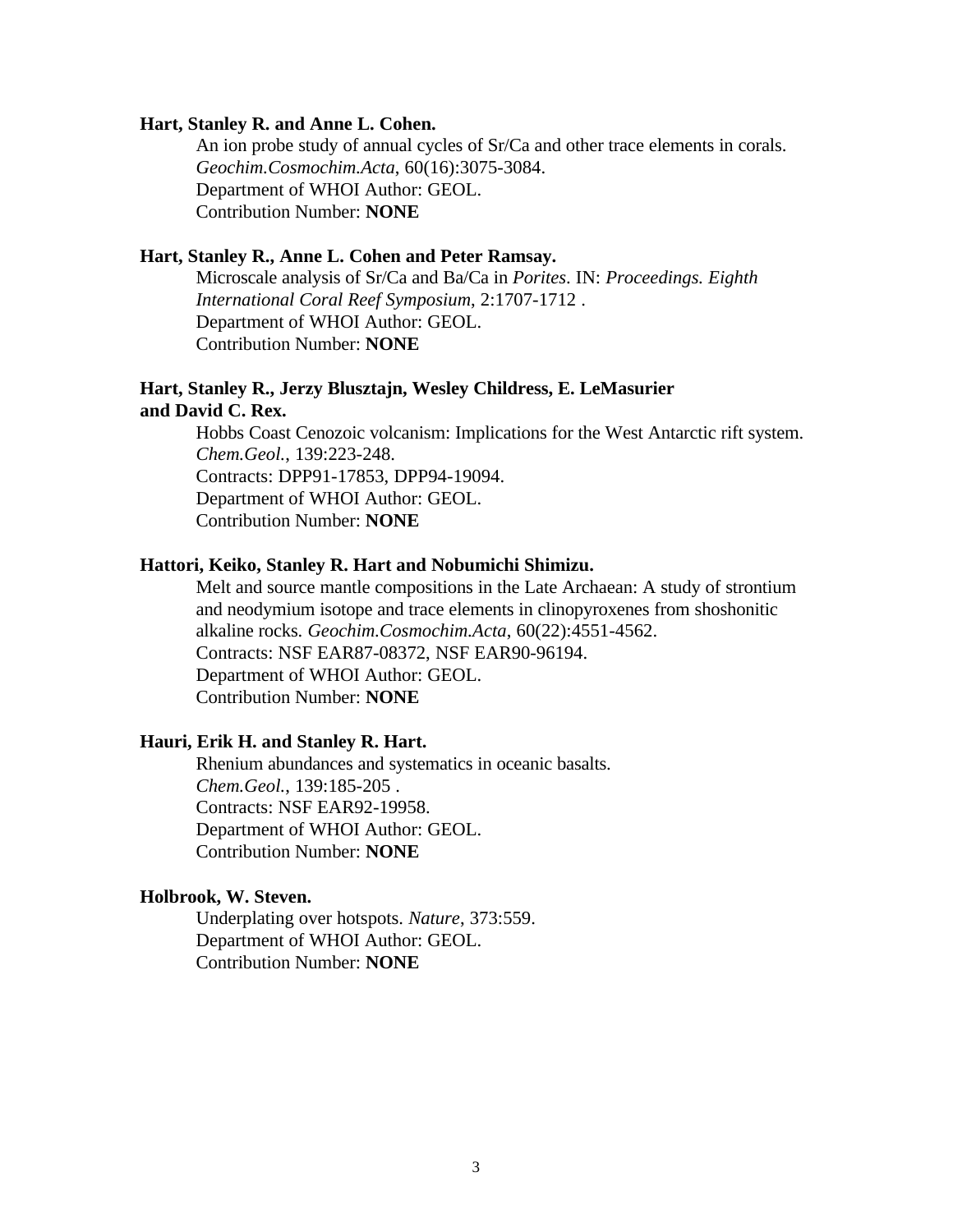# **Holbrook, W. Steven, Hartley Hoskins, Warren T. Wood, Ralph A. Stephen, Daniel Lizarralde and the Leg 164 Science Party.**

Methane hydrate and free gas on the Blake Ridge from vertical seismic profiling. *Science*, 273:1840-1843, . Contracts: USSSP #F00023 26015700, NSF OCE93-20477, NSF OCE95-04610, JOI-USSAC subaward 7-95. Department of WHOI Author: GEOL. Contribution Number: **9322**

# **Holbrook, W. Steven, Thomas M. Brocher, Uri S. ten Brink and John A. Hole.**

Crustal structure of a transform place boundary: San Francisco Bay and the central California continental margin. *J.Geophys.Res.*, 101(B10):22311-22334. Department of WHOI Author: GEOL. Contribution Number: **NONE**

#### **Karchner, Sibel I. and Mark E. Hahn.**

A reverse transcription-polymerase chain reaction (RT-PCR) approach for cloning Ah receptors from diverse vertebrate species: Partial sequence of an Ah receptor from the teleost *Fundulus heteroclitus*. *Mar.Environ.Res.*, 42(1-4):13-17, . Contracts: USPHS/NIEHS ES06272, USPHS/NIEHS ES05644, Richard B. Sellars Research Fund. Department of WHOI Author: BIO. Contribution Number: **8979**

### **Lee, Sang-Mook, Sean C. Solomon and Maurice A. Tivey.**

Fine-scale crustal magnetization variations and segmentation of the East Pacific Rise, 9°10'-9°50'N. *J.Geophys.Res.*, 101(B10):22033-22050. Contracts: NSF OCE86-15797, NSF OCE86-15892, NSF OCE90-00177. Department of WHOI Author: GEOL. Contribution Number: **NONE**

#### **Peucker-Ehrenbrink, B.**

Accretion of extraterrestrial matter during the last 80 million years and its effect on the marine Osmium isotope record. *Geochim.Cosmochim.Acta*, 60(17):3187-3196, . Contracts: WHOI Postdoctoral Fellowship. Department of WHOI Author: MCG. Contribution Number: **9171**

## **Ruppel, C., R. P. Von Herzen and A. Bonneville.**

Heat flux through an old (~175 Ma) passive margin: Offshore southeastern United States. *J.Geophys.Res.*, 100(B10):20037-20057. Contracts: NSF OCE91-01887, WHOI Postdoctoral Fellowship. Department of WHOI Author: GEOL. Contribution Number: **9012**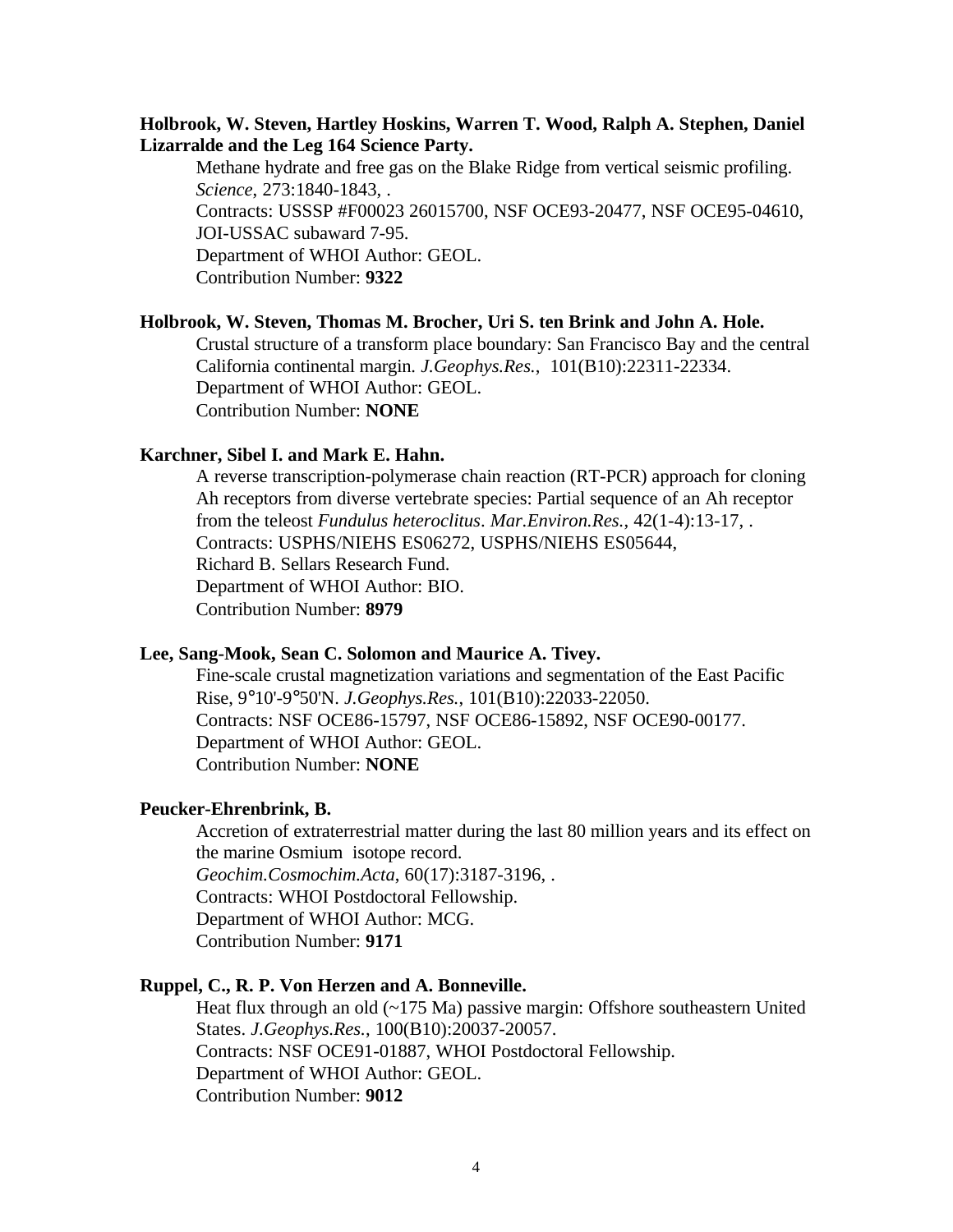# **Sinha, Ashish, Marie-Pierre Aubry, Lowell D. Stott, Medard Thiry and William A. Berggren.**

Chemostratigraphy of the ''lower'' Sparnacian deposits *(Argiles plastiques bariolees)* of the Paris Basin. *Isr.J.Earth-Sci.*, 44:223-237. Department of WHOI Author: GEOL. Contribution Number: **9159**

#### **Smith, H. Jesse, Arthur J. Spivak, Hubert Staudigel and Stanley R. Hart.**

The Boron isotopic composition of altered oceanic crust. *Chem.Geol.*, 126:119-135. Department of WHOI Author: GEOL. Contribution Number: **NONE**

# **Sosik, Heidi M.**

The role of phytoplankton photophysiological variability in optical modeling of marine primary production. IN: *Proceedings of the International colloquium photosynthiesis and pemote sensing, 28-30 August 1995,* Montpellier, France, :251-259. Department of WHOI Author: BIO. Contribution Number: **NONE**

#### **Stix, John and Graham D. Layne.**

Gas saturation and evolution of volatile and light lithophile elements in the Bandelier magma chamber between two caldera-forming eruptions. *J.Geophys.Res.*, 101(B11):25181-25196. Contracts: NSERCC. Department of WHOI Author: GEOL. Contribution Number: **NONE**

# **Stott, Lowell D., Ashish Sinha, Medard Thiry, Marie-Pierre Aubry and William A. Berggren.**

Global  $\delta_{13}$  changes across the Paleocene-Eocene boundary: criteria for terrestrialmarine correlations. In: *Correlation of the Early Paleogene in Northwest Europe.* Geological Society Special Publication No. 101. R. O'B. Knox, R. Corfield and R. E. Dunnay, eds. Geological Society of London, London, 107(11):381-399. Contracts: NSF OCE91-01463. Department of WHOI Author: GEOL. Contribution Number: **8854**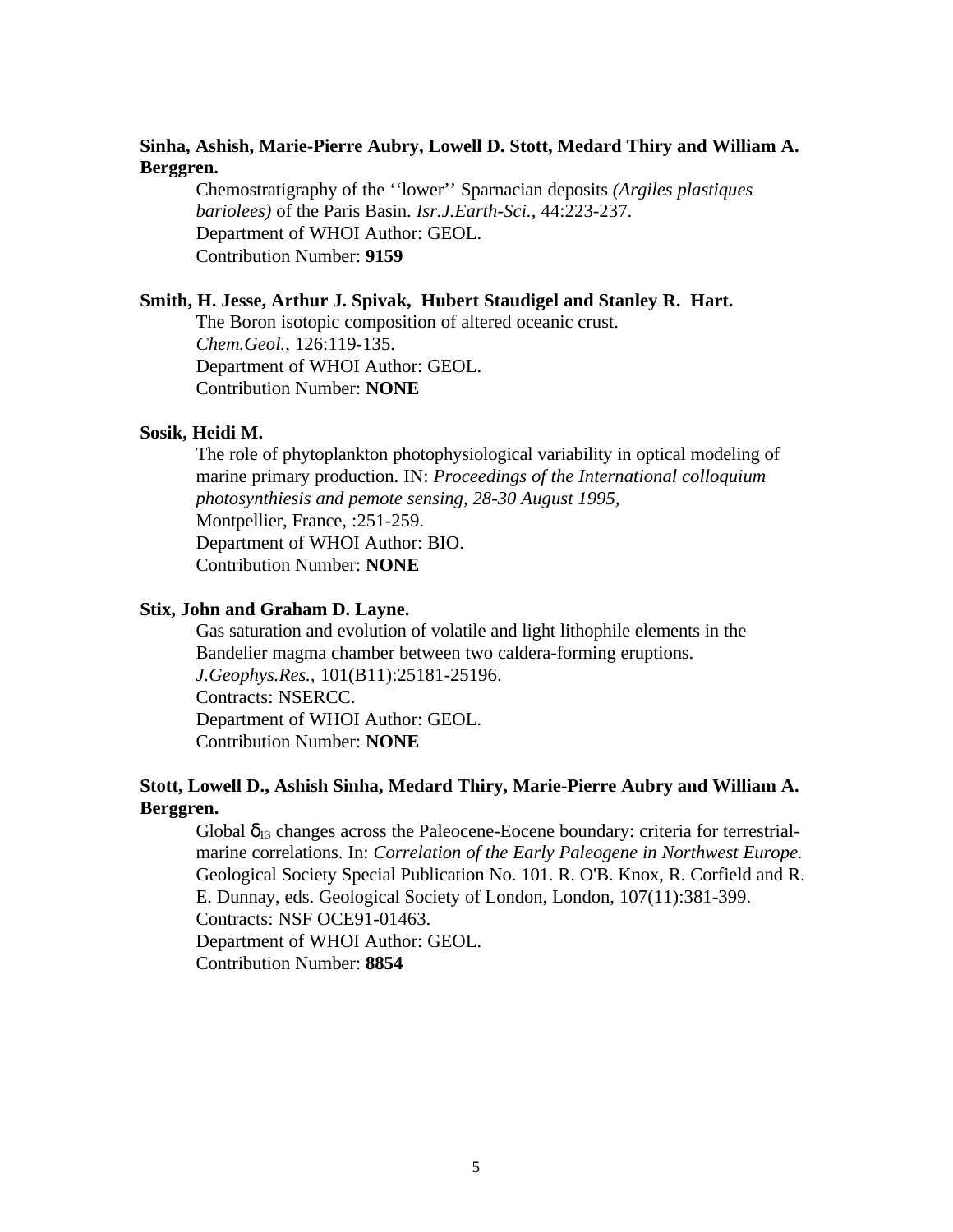# **Talwani, Manik, John Ewing, Robert E. Sheridan, W. Steven Holbrook and Lynn Glover III.**

The EDGE experiment and the U.S. east coast magnetic anomaly. In: *Rifted ocean-continent boundaries.* E. Banda, M. Torne, and M. Talwani, eds. Kluwer Academic Publishers, Dordrecht, The Netherlands, :155-181. Department of WHOI Author: GEOL. Contribution Number: **NONE**

# **Taylor, Craig D. and Carl O. Wirsen.**

Microbiology and ecology of filamentous sulfur formation. *Science*, 277:1483-1485. Contracts: NSF IBN96-30054. Department of WHOI Author: BIO. Contribution Number: **9432**

# **Terray, E. A., M. A. Donelan, Y. C. Agrawal, W. M. Drennan, K. K. Kahma, A. J. Williams III, P. A. Hwang and S. A. Kitaigorodskii.**

Reply. *J.Phys.Oceanogr.*, 27:2308-2309. Contracts: NSF OCE95-21002. Department of WHOI Author: AOPE. Contribution Number: **9484**

#### **Washburn, Libe, Timothy F. Duda and David C. Jacobs.**

Interpreting conductivity microstructure: Estimating the temperature variance dissipation rate. *J.Atmos.Ocean.Technol.*, 13:1166-1188. Contracts: NSF OCE92-16204. Department of WHOI Author: AOPE. Contribution Number: **8906**

# **Wiebe, P. H., D. G. Mountain, T. K. Stanton, C. H. Greene, G. Lough, S. Kaartvedt, J. Dawson and N. Copley.**

Acoustical study of the spatial distribution of plankton on Georges Bank and the relationship between volume backscattering strength and the taxonomic composition of the plankton. *Deep-Sea Res.II*, 43(7-8):1971-2002 . Contracts: ONR N00014-92-J-1527, NOAA NA16RC-0515, NSF OCE801264, WHOI.

Department of WHOI Author: BIO., AOPE. Contribution Number: **8914**